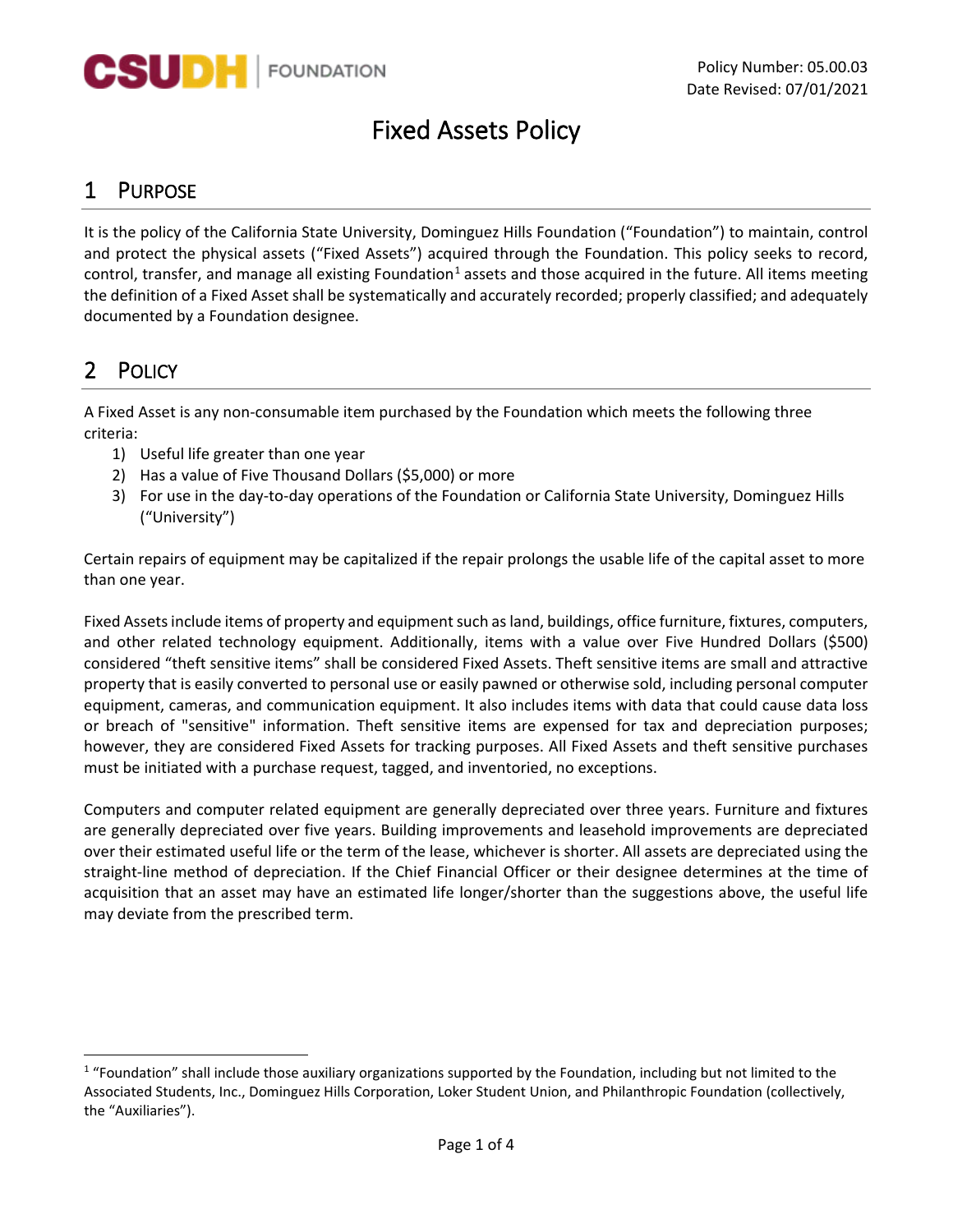

### 2.1 CAPITALIZATION, DEPRECIATION METHOD AND DEPRECIATION USEFUL LIFE

Fixed Assets valued at or above \$5,000 shall be capitalized; the Foundation has established the straight-line methodology for depreciation. The Foundation's Useful Life Schedule is as follows:

| Description                         | Useful Life (in years) |
|-------------------------------------|------------------------|
| Computer software and hardware      | 3                      |
| <b>Furniture and fixtures</b>       | 5                      |
| Equipment                           | 5                      |
|                                     | Shorter of 15 or Life  |
| Building and leasehold improvements | of lease               |
| Land improvements                   | 20                     |
| Buildings, infrastructure and their |                        |
| components                          | 30                     |
| Theft sensitive assets              | Expensed               |
| Land                                | N/A                    |

## 2.2 TRACKING OF ASSETS

In accordance with the Shared Services agreement with the University, Fixed Assets shall be assigned a Tag ID # by the University and tracked by the Foundation. A database will be maintained by Foundation to include the following information:

- A description of the Fixed Asset
- Manufacturer's serial number or other identifying number
- Acquisition date and cost
- Location, use and condition of the Fixed Asset
- Source/Funding of the Fixed Asset, including the account and award identification number
- Whether title vests in the recipient or the Federal Government
- Percentage of Federal participation in the cost of the Fixed Asset
- Ultimate disposition data, including date of disposal and sales price of the Fixed Asset

#### 2.3 PERIODIC INSPECTION

The Foundation Accountant will update the Fixed Asset listing with new assets that have been purchased since the end of the prior fiscal year. However, the Department Head/Principal Investigator ("Director") should report all physical movement of assets at the time it occurs in a manner proscribed and/or outlined in Foundation's Fixed Asset Procedure manual. An updated equipment listing, and depreciation schedule will be provided to each Director for their use in developing the annual budget for the next fiscal year. It is each Director's fiduciary responsibility to visually identify every asset on the list, record any changes or corrections, note any assets that have been disposed of or may be missing, and identify any new assets that were not included in the database. At least once every two years, a physical inventory will be conducted by the Department and approved by a Foundation executive to verify the Fixed Asset records.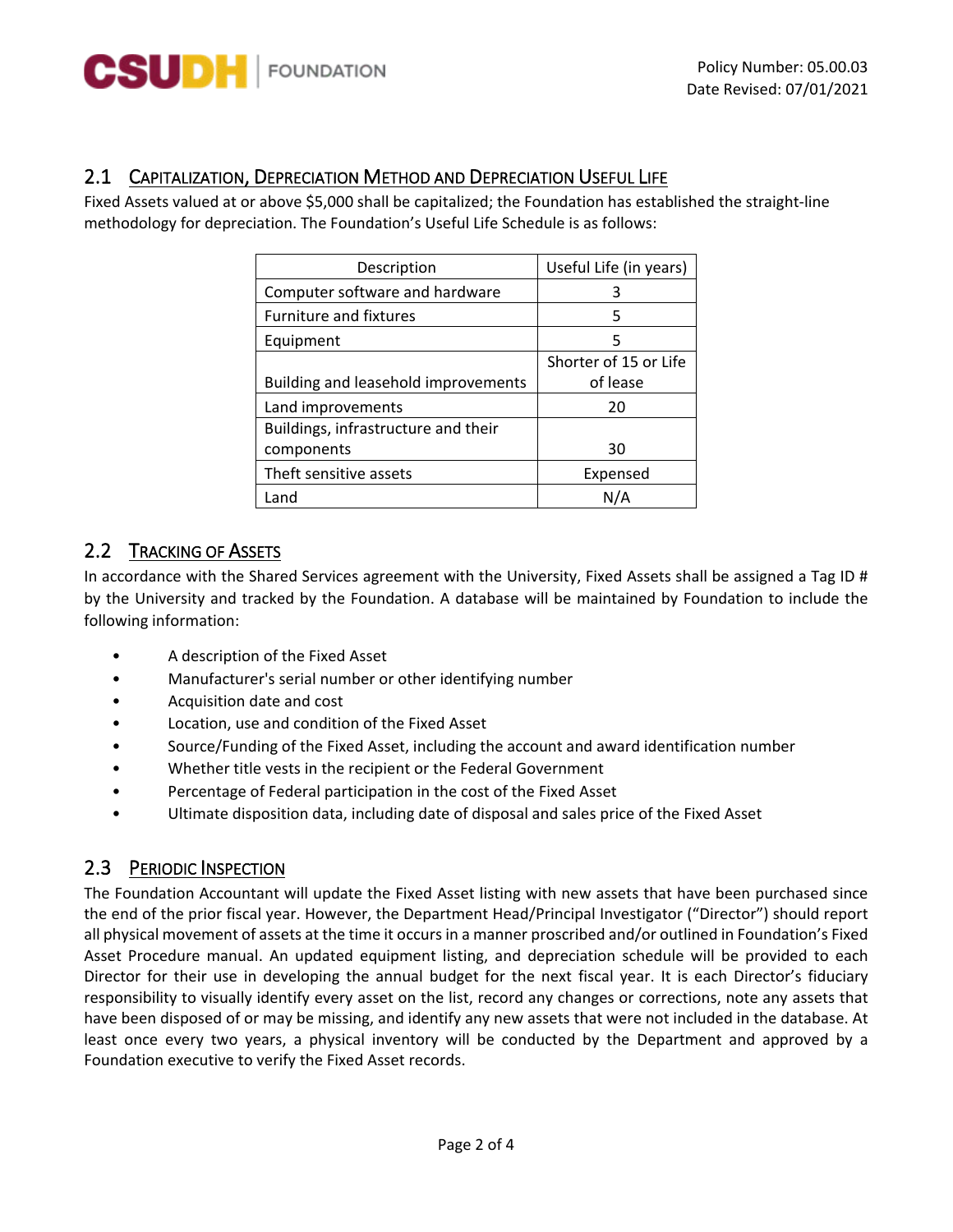

### 2.4 DISPOSAL OF ASSETS

Assets can be sold for cash or used for trade-in value, upon approval from a Foundation executive.

A department may have Fixed Assets that are no longer required due to lack of need, obsolescence, wear, damage and deterioration, or excess cost of maintenance. A Foundation executive must ascertain the status of the asset, and, in some cases, the Foundation executive will consider the asset to have no value. These items are usually damaged items judged unsafe or too costly to repair and should be thrown away. Some assets can be recycled or disassembled for parts or components for further use at the discretion of a Foundation executive.

#### 2.5 TRANSFER OF ASSETS TO THE STATE

Fixed Assets transferred to the State/University require Foundation executive approval. Fixed Assets greater than \$100,000 also require the approval of the Foundation Board of Directors. Fixed Assets transferred to the State/University from the Foundation shall remain subject to the original funding source requirements and tracked accordingly in the State/University's Fixed Asset system. Transfers must be made within three months of receipt for federally funded Fixed Assets.

### 2.6 FEDERALLY FUNDED GRANTS

Equipment – When purchasing Fixed Assets with federal funds, it is the responsibility of the Foundation to comply with institutional policies related to Fixed Asset management and with federal regulations contained in Code of Federal Regulations (2 CFR 200), Uniform Guidance. Awardees purchasing equipment or equipment components with a purchase price of \$5,000 or greater under federally funded awards are required to comply with specific use, management and disposition requirements in compliance with Section 313 of 2 CFR 200. A physical inventory shall be taken, and the results reconciled with the equipment/Fixed Asset records at least once every two years for equipment with a per unit fair market value of \$5,000 or greater.

Supplies – Awardees are required to track supplies and materials (including cost of computing devices) purchased under federally funded grants with a total aggregate residual value of \$5,000 or greater at the end of the project period in accordance with Section 314 of 2 CFR 200.

During the time federally funded equipment is being used on a project, CSUDH must make it available for use on other projects/programs currently or previously supported by the Federal government, provided the work will not interfere with the work of the original project. When a federally sponsored asset is no longer needed for the original purpose, it may be used for other activities in the following priority:

- 1. Activities under a Federal award from the Federal awarding agency that funded the original program or project
- 2. Activities under other Federal awards from other Federal awarding agencies

When equipment acquired under a federal award is no longer needed for the original project or program or for other activities currently or previously supported by a federal awarding, the Foundation must request disposition instructions from the federal awarding agency if required by the terms and conditions of the federal award. If the Foundation is authorized or required to sell the property by the federal agency, proper sales procedures must be followed to ensure the highest possible return. Refer to 2 CFR 200.313(e)(2).

Items of Equipment with a current per unit fair market value of \$5,000 or less may be retained, sold, or otherwise disposed of with no further obligation to the Federal awarding agency. Refer to 2 CFR 200.313(e)(1).